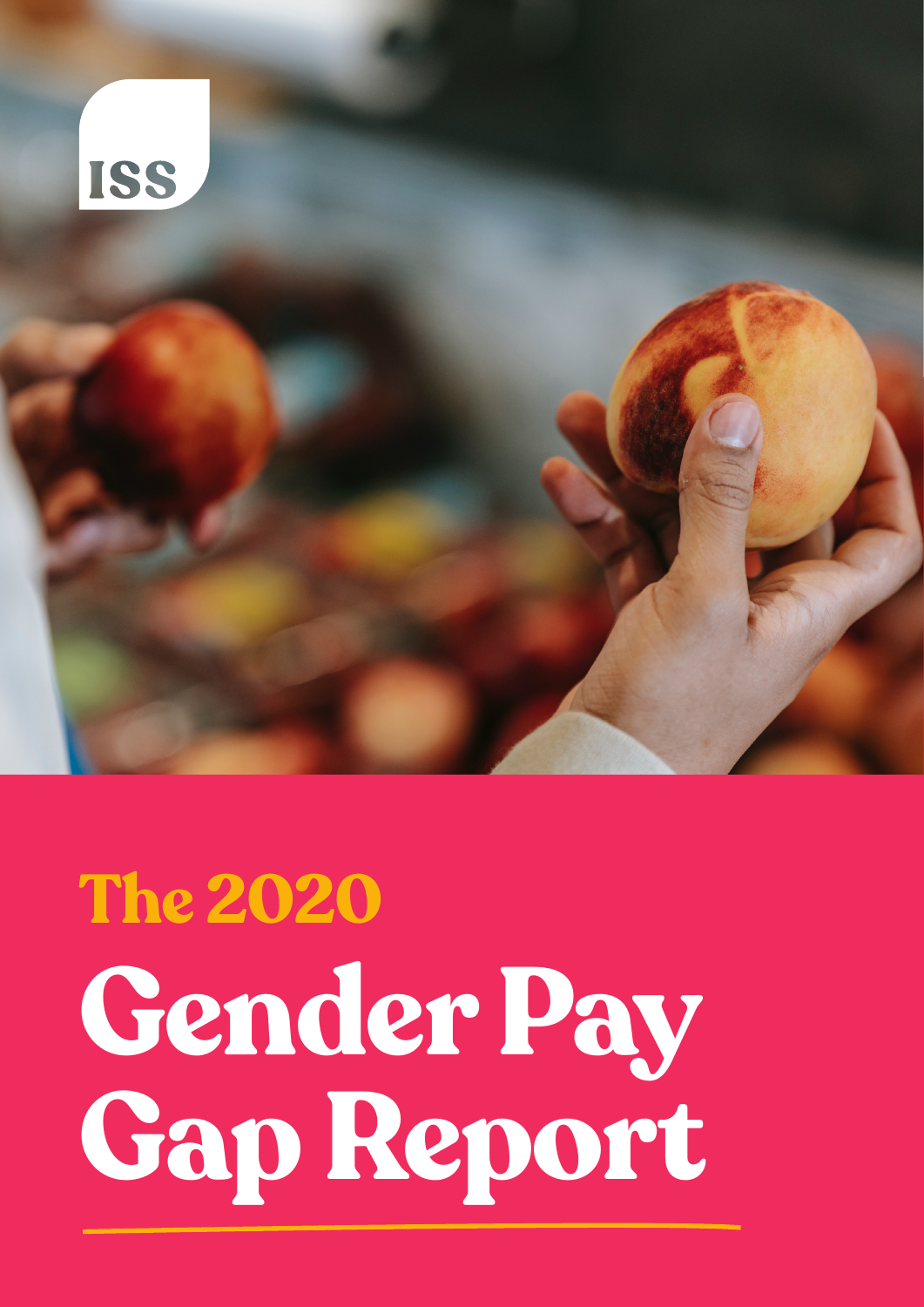## **Gender Pay Gap Report**

### The gender pay gap is calculated as the difference between the average hourly earnings of women and men as a proportion of men's average hourly earnings.

The calculation doesn't directly compare men and women doing the same job but it does measure whether men and women are equally distributed across levels of seniority.

The report is not a measure of equal pay. Equal pay is a direct comparison between the pay rates of men and women doing the same or similar jobs.

As at the snapshot date of **5th April 2020** ISS had a headcount of 478; 438 of which were in the scope of reporting.

At that time **48%** of our employees were female and **52%** male.

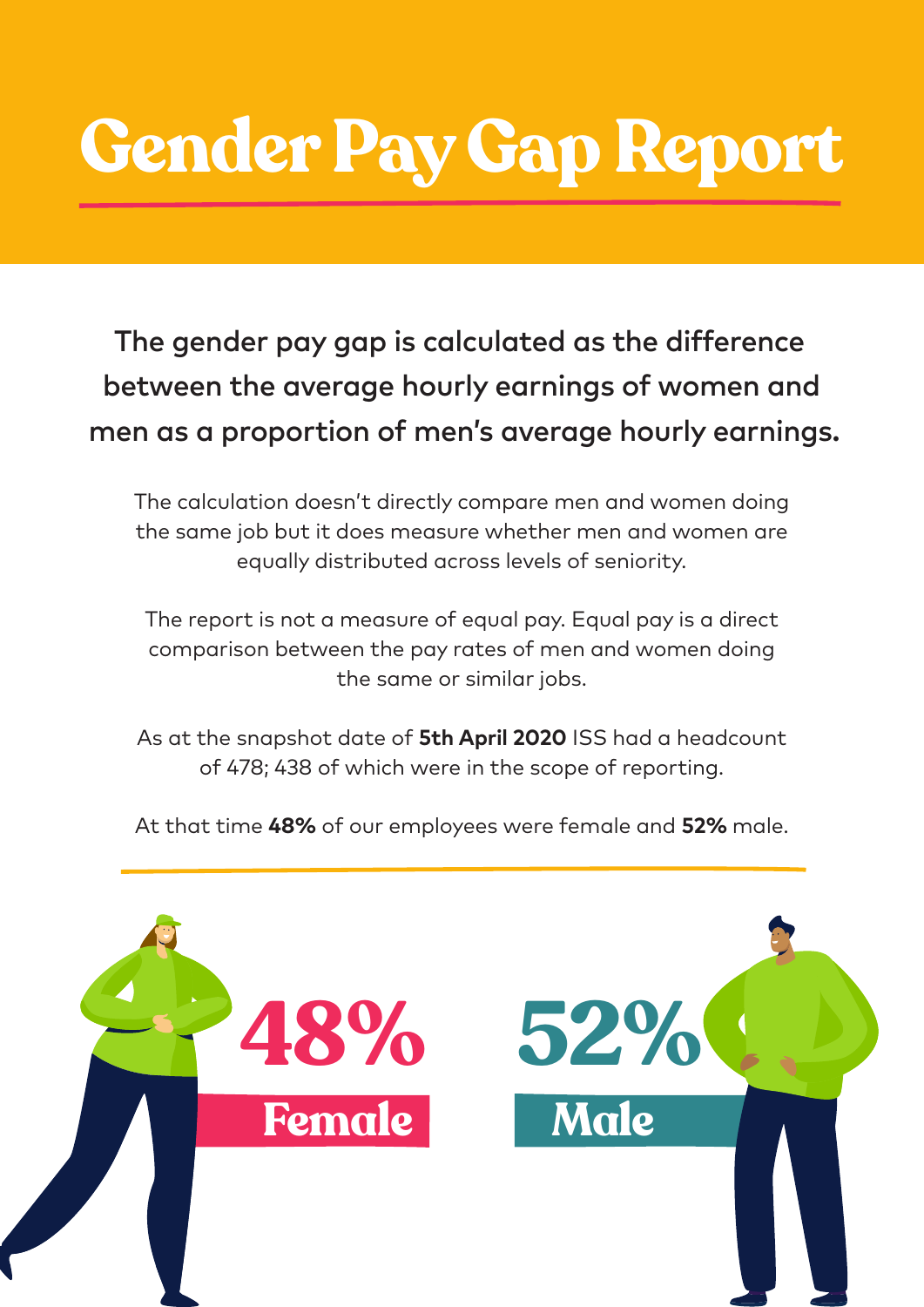

**The mean gap in hourly pay**

**8.7%**

The UK average is 15.5



**The median gap in hourly pay**



The UK average is 17

Both gaps are smaller than those reported for the manufacturing sector and also below the UK average.



 $\mathcal{M}$ 



Wa

#### **The proportion of people paid a bonus**















The mean gap in bonus

**-44.1%**

The median gap in bonus